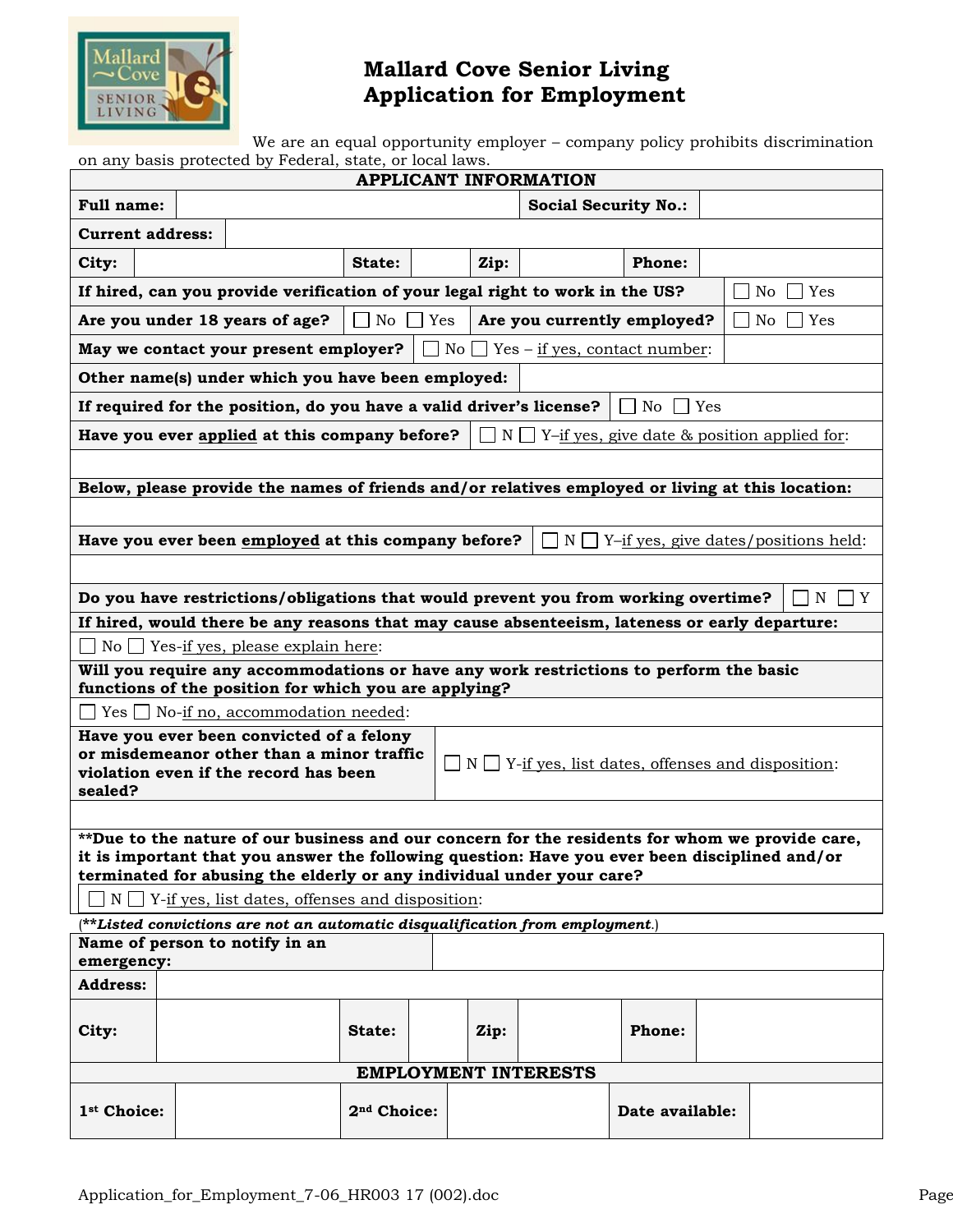| <b>Days</b>                                                                                                                                                                                                                                                                                                                                                            | <b>Sunday</b> | <b>Monday</b> | <b>Tuesday</b>                        |                | Wednesday           |                | <b>Thursday</b> |                 | <b>Friday</b> |    | <b>Saturday</b>   |
|------------------------------------------------------------------------------------------------------------------------------------------------------------------------------------------------------------------------------------------------------------------------------------------------------------------------------------------------------------------------|---------------|---------------|---------------------------------------|----------------|---------------------|----------------|-----------------|-----------------|---------------|----|-------------------|
| <b>Available:</b>                                                                                                                                                                                                                                                                                                                                                      |               |               |                                       |                |                     |                |                 |                 |               |    |                   |
|                                                                                                                                                                                                                                                                                                                                                                        |               |               |                                       |                |                     |                |                 |                 |               |    |                   |
| <b>Desired</b><br><b>Hours:</b>                                                                                                                                                                                                                                                                                                                                        |               |               |                                       |                |                     |                |                 |                 |               |    |                   |
| <b>Desired salary:</b>                                                                                                                                                                                                                                                                                                                                                 | \$            |               |                                       |                | Type of employment: |                |                 | $F/T$ P/T Temp  |               |    | Summer            |
| How were you referred to our company?                                                                                                                                                                                                                                                                                                                                  |               |               |                                       |                |                     |                |                 |                 |               |    |                   |
| Advertisement<br>Other Company<br><b>Employment Service</b><br>Agency<br>Employee                                                                                                                                                                                                                                                                                      |               |               |                                       |                |                     |                |                 |                 |               |    |                   |
| School<br>Self<br>Other (name of referral source):                                                                                                                                                                                                                                                                                                                     |               |               |                                       |                |                     |                |                 |                 |               |    |                   |
| <b>EMPLOYMENT HISTORY</b><br>Give employment records as completely as possible, listing current or most recent employers<br>first. Show unemployed or self-employed periods and indicate dates on each period. Resumes<br>may be submitted, but not as a substitute for the following information. If additional space is<br>required, please attach a separate sheet. |               |               |                                       |                |                     |                |                 |                 |               |    |                   |
| Dates employed (m/y to m/y):<br><b>Company name:</b><br>to                                                                                                                                                                                                                                                                                                             |               |               |                                       |                |                     |                |                 |                 |               |    |                   |
| <b>Address:</b>                                                                                                                                                                                                                                                                                                                                                        |               |               |                                       |                |                     |                |                 |                 |               |    |                   |
| Phone:<br>City:<br>State:<br>Zip:                                                                                                                                                                                                                                                                                                                                      |               |               |                                       |                |                     |                |                 |                 |               |    |                   |
| \$<br>\$<br>Salary-start:<br>Mo<br>Yr<br>Salary-finish:<br>Hr<br>M <sub>o</sub><br>Hr<br>  Yr                                                                                                                                                                                                                                                                          |               |               |                                       |                |                     |                |                 |                 |               |    |                   |
| Supervisor-name and title:                                                                                                                                                                                                                                                                                                                                             |               |               |                                       |                |                     |                |                 |                 |               |    |                   |
| <b>Type of business:</b>                                                                                                                                                                                                                                                                                                                                               |               |               |                                       |                |                     |                |                 |                 |               |    |                   |
| List below, description of duties                                                                                                                                                                                                                                                                                                                                      |               |               |                                       |                |                     |                |                 |                 |               |    |                   |
|                                                                                                                                                                                                                                                                                                                                                                        |               |               |                                       |                |                     |                |                 |                 |               |    |                   |
|                                                                                                                                                                                                                                                                                                                                                                        |               |               |                                       |                |                     |                |                 |                 |               |    |                   |
|                                                                                                                                                                                                                                                                                                                                                                        |               |               |                                       |                |                     |                |                 |                 |               |    |                   |
| <b>Reason for leaving?</b>                                                                                                                                                                                                                                                                                                                                             |               |               |                                       |                |                     |                |                 | May we contact? |               |    | $\mathbf N$<br>Y  |
| Dates employed $(m/y to m/y)$ :                                                                                                                                                                                                                                                                                                                                        |               |               | to                                    |                |                     | Company name:  |                 |                 |               |    |                   |
| <b>Address:</b>                                                                                                                                                                                                                                                                                                                                                        |               |               |                                       |                |                     |                |                 |                 |               |    |                   |
| City:                                                                                                                                                                                                                                                                                                                                                                  |               |               | State:                                |                | Zip:                |                |                 | <b>Phone:</b>   |               |    |                   |
| Salary-start:                                                                                                                                                                                                                                                                                                                                                          | \$            |               | $\overline{\text{Mo}}$<br>Hr          | $\overline{Y}$ |                     | Salary-finish: | \$              |                 |               | Hr | $Mo$   $Yr$       |
| Supervisor-name and title:                                                                                                                                                                                                                                                                                                                                             |               |               |                                       |                |                     |                |                 |                 |               |    |                   |
| <b>Type of business:</b>                                                                                                                                                                                                                                                                                                                                               |               |               |                                       |                |                     |                |                 |                 |               |    |                   |
| List below, description of duties                                                                                                                                                                                                                                                                                                                                      |               |               |                                       |                |                     |                |                 |                 |               |    |                   |
|                                                                                                                                                                                                                                                                                                                                                                        |               |               |                                       |                |                     |                |                 |                 |               |    |                   |
|                                                                                                                                                                                                                                                                                                                                                                        |               |               |                                       |                |                     |                |                 |                 |               |    |                   |
|                                                                                                                                                                                                                                                                                                                                                                        |               |               |                                       |                |                     |                |                 |                 |               |    |                   |
| <b>Reason for leaving?</b><br>May we contact?<br>N<br>Y                                                                                                                                                                                                                                                                                                                |               |               |                                       |                |                     |                |                 |                 |               |    |                   |
| Dates employed (m/y to m/y):<br>Company name:<br>to                                                                                                                                                                                                                                                                                                                    |               |               |                                       |                |                     |                |                 |                 |               |    |                   |
| <b>Address:</b>                                                                                                                                                                                                                                                                                                                                                        |               |               |                                       |                |                     |                |                 |                 |               |    |                   |
| City:                                                                                                                                                                                                                                                                                                                                                                  |               |               | State:                                |                | Zip:                |                |                 | Phone:          |               |    |                   |
| Salary-start:                                                                                                                                                                                                                                                                                                                                                          | \$            |               | $\operatorname{Hr} \Box$ Mo $\Box$ Yr |                |                     | Salary-finish: | \$              |                 |               | Hr | $Mo \bigsqcup Yr$ |
| Supervisor-name and title:                                                                                                                                                                                                                                                                                                                                             |               |               |                                       |                |                     |                |                 |                 |               |    |                   |
| <b>Type of business:</b>                                                                                                                                                                                                                                                                                                                                               |               |               |                                       |                |                     |                |                 |                 |               |    |                   |
| List below, description of duties                                                                                                                                                                                                                                                                                                                                      |               |               |                                       |                |                     |                |                 |                 |               |    |                   |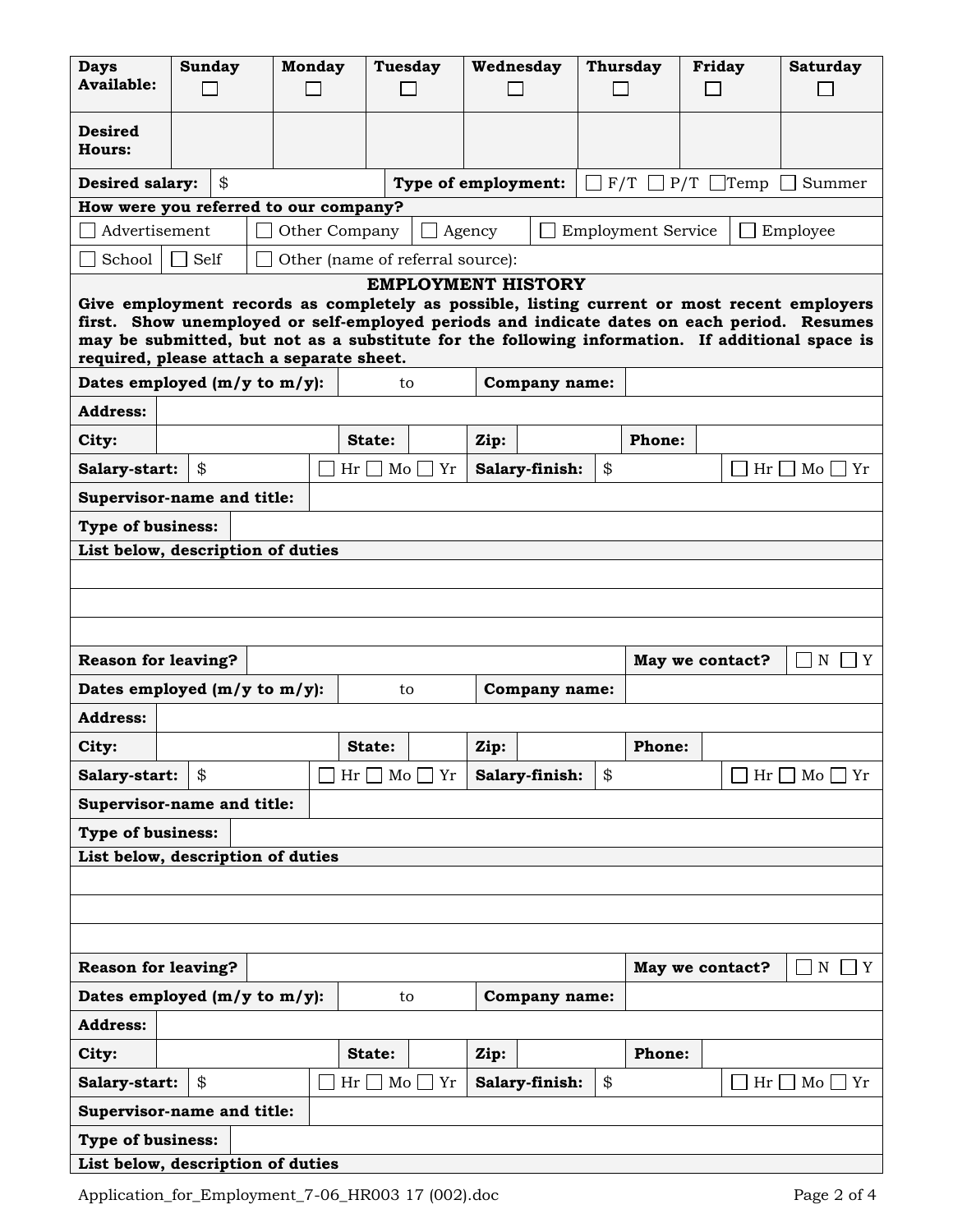| May we contact?<br>$\neg N \Box Y$<br><b>Reason for leaving?</b>                                                                                                                                                                                                                                                                                                          |  |        |                                                      |      |                                                          |                                    |                                       |  |  |  |
|---------------------------------------------------------------------------------------------------------------------------------------------------------------------------------------------------------------------------------------------------------------------------------------------------------------------------------------------------------------------------|--|--------|------------------------------------------------------|------|----------------------------------------------------------|------------------------------------|---------------------------------------|--|--|--|
| <b>EDUCATION HISTORY</b>                                                                                                                                                                                                                                                                                                                                                  |  |        |                                                      |      |                                                          |                                    |                                       |  |  |  |
| School or<br>Institution                                                                                                                                                                                                                                                                                                                                                  |  |        | Name and Address of School<br><b>Course of Study</b> |      |                                                          | <b>Units</b><br>Completed<br>& GPA | <b>Degree</b><br><b>or</b><br>Diploma |  |  |  |
| High School                                                                                                                                                                                                                                                                                                                                                               |  |        |                                                      |      |                                                          |                                    |                                       |  |  |  |
| College/University                                                                                                                                                                                                                                                                                                                                                        |  |        |                                                      |      |                                                          |                                    |                                       |  |  |  |
| College/University                                                                                                                                                                                                                                                                                                                                                        |  |        |                                                      |      |                                                          |                                    |                                       |  |  |  |
| Other:                                                                                                                                                                                                                                                                                                                                                                    |  |        |                                                      |      |                                                          |                                    |                                       |  |  |  |
| Are you taking any educational courses at<br>present?                                                                                                                                                                                                                                                                                                                     |  |        |                                                      |      | $\Box$ N $\Box$ Y-if yes, indicate course(s) and school: |                                    |                                       |  |  |  |
|                                                                                                                                                                                                                                                                                                                                                                           |  |        |                                                      |      |                                                          |                                    |                                       |  |  |  |
| Federal, state or local laws.<br>List below, extra curricular activities which would relate to the position:<br>List below, past and present community and/or professional affiliations and offices held:<br>List below, other experience, training, qualifications or skills which you think make you<br>especially suited for this position:<br>PROFESSIONAL REFERENCES |  |        |                                                      |      |                                                          |                                    |                                       |  |  |  |
| List people we may contact who are qualified to evaluate your capabilities; please do not include<br>relatives.                                                                                                                                                                                                                                                           |  |        |                                                      |      |                                                          |                                    |                                       |  |  |  |
| Name:                                                                                                                                                                                                                                                                                                                                                                     |  |        |                                                      |      | Occupation:                                              |                                    |                                       |  |  |  |
| <b>Address:</b><br>City:                                                                                                                                                                                                                                                                                                                                                  |  | State: |                                                      | Zip: |                                                          | Phone:                             |                                       |  |  |  |
| Years known?                                                                                                                                                                                                                                                                                                                                                              |  |        |                                                      |      |                                                          |                                    |                                       |  |  |  |
| Name:                                                                                                                                                                                                                                                                                                                                                                     |  |        |                                                      |      | Occupation:                                              |                                    |                                       |  |  |  |
| <b>Address:</b>                                                                                                                                                                                                                                                                                                                                                           |  |        |                                                      |      |                                                          |                                    |                                       |  |  |  |
| City:                                                                                                                                                                                                                                                                                                                                                                     |  | State: |                                                      | Zip: |                                                          | <b>Phone:</b>                      |                                       |  |  |  |
| Years known?                                                                                                                                                                                                                                                                                                                                                              |  |        |                                                      |      |                                                          |                                    |                                       |  |  |  |
| Name:                                                                                                                                                                                                                                                                                                                                                                     |  |        |                                                      |      | Occupation:                                              |                                    |                                       |  |  |  |
| <b>Address:</b>                                                                                                                                                                                                                                                                                                                                                           |  |        |                                                      |      |                                                          |                                    |                                       |  |  |  |
| City:                                                                                                                                                                                                                                                                                                                                                                     |  | State: |                                                      | Zip: |                                                          | <b>Phone:</b>                      |                                       |  |  |  |
| Years known?                                                                                                                                                                                                                                                                                                                                                              |  |        |                                                      |      |                                                          |                                    |                                       |  |  |  |